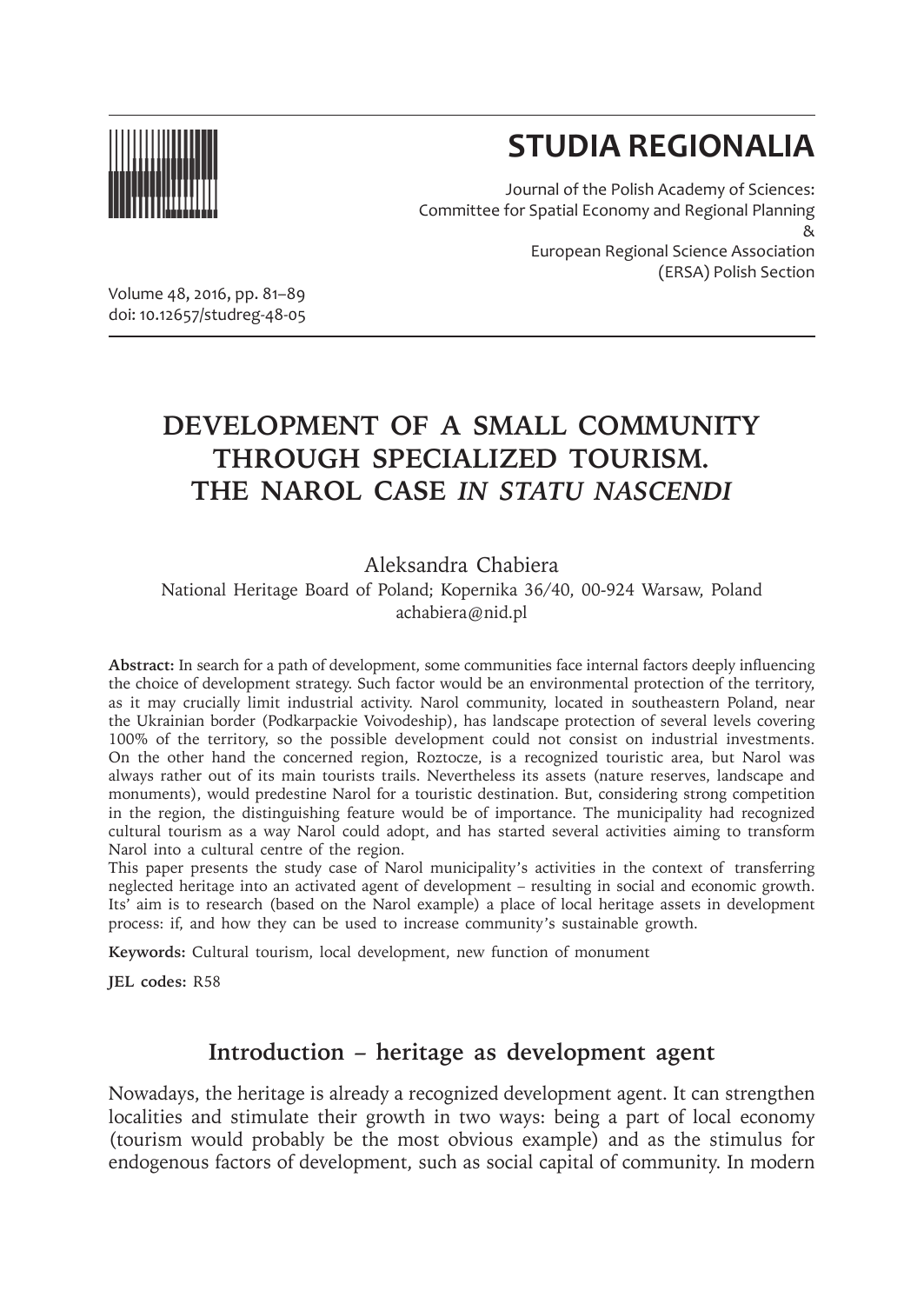approach, social capital is crucial, as it determines active attitude of community towards their living environment, essential for a stable development (Hełpa- -Liszkowska 2013: 7). It supports inclusion of other endogenous factors in decisionmaking in regard of locality. Heritage creates and increases the sense of identity through the awareness of one's cultural values. This is directly connected with responsibility, social ties and engagement in local activities and problem solving (Broński 2006: 17) – in one word, soft factors of local development. Researches confirm that Polish society considers heritage to be important to local community (almost 80%), and to make inhabitants proud of their locality (almost 90%) (Kozioł & Einen 2016: 29).

Heritage influence on economy is also recognized, even if it is sometimes difficult to precisely measure this impact, as several economy branches benefit from heritage on several levels. Some branches are directly connected to heritage assets (conservation companies, museums), some are influenced also by other factors (tourism services). Nevertheless regions and countries attempt to measure heritage impact on economy, and obtain important results, showing the high level of heritage impact on jobs or revenues. French research analyzing data obtained from ticketed museums and historic sites shows, that generated revenues double the annual state budget for their restoration and maintenance. Employment connected to heritage reach the level of 500 000 jobs, including 30 000 direct ones. The economic impact is then obviously as important as social role of the heritage branch (Etude Nationale… 2009: 52).

The most visible impact on economy remain in tourism, often more or less connected to heritage. This branch is highly progressing, over 5% yearly since 2010 (Tourism Highlights 2016: 4). Forecast for Central and Eastern Europe shows that the number of international tourist arrivals will grow 4.4% every year until 2020 (*ibidem*: 14). This would show the heritage potential for the development of local economies.

In Poland, heritage impact on economy was also measured in some cases, even if an overview on the state level is still lacking. But some regions analysis reveal, that Poland do not differ from the big picture – heritage, as activated agent, visibly influences local economies, by inducing jobs and incomes growth. A good example would be Jelenia Góra Bassin with palaces renovated for new functions – hotels and restaurants. The region has very rich heritage assets, but the activity of these hotels boosted local rates of employment and money spending due to tourists arrivals (Murzyn-Kupisz 2012: 250–251).

Does Narol case corroborate the beneficial impact of heritage on community? The article takes a closer look at the social and economic situation in Narol community during the process of developing local strategy concentrated on cultural tourism. For this purpose, article use data obtained from participatory observation, personal interviews, and statistical data.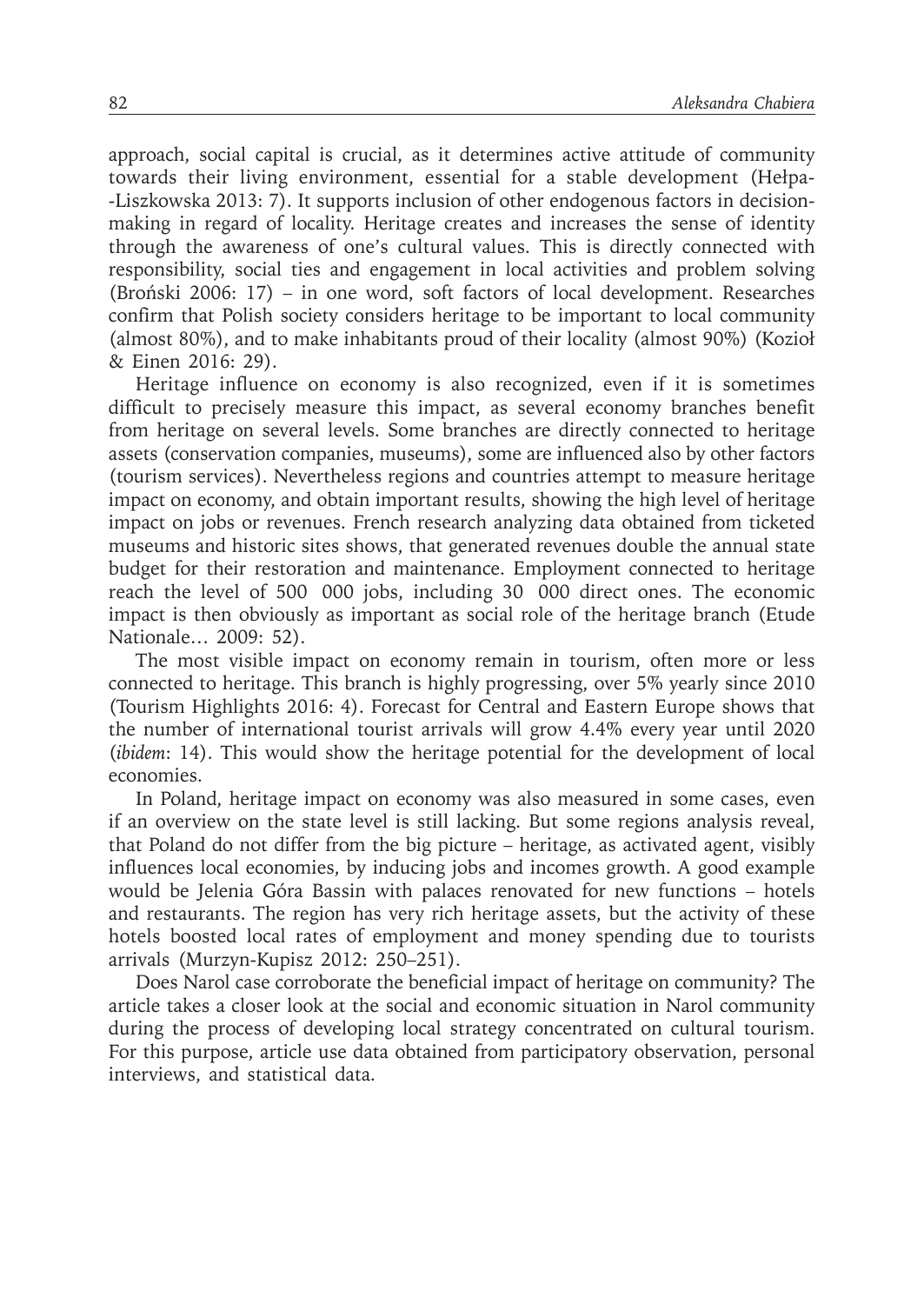## **1. Historic context and local assets**

In order to present Narol case it is essential to introduce its history. It is located in southeastern Poland, near the Ukrainian border, and populated by over 8000 people. This region was always a melting pot of latin and byzantine culture. Poles and Russians and Ukrainians had respectively two Christian religions (catholic and orthodox) two alphabets (latin and cyrilic), and two calendars (Julian and Gregorian). In addition there were also Jewish inhabitants present. Geopolitics in Twentieth Century had a high influence on the ethnic and cultural situation of the region, because as borderland, it suffered from tragic events. After the German and Soviet attack on Poland in 1939, part of this territory was took by Soviet Russia and transformed into the part of Soviet Republic of Ukraine. Along the border civilians of Polish origin were massacred in ethnic cleansing in organized raids. Orthodox of Ukrainian origin that still have lived within Polish borders during and after the World War II (WWII) were forced to leave their homes and transferred into eastern Russia1.

Remained orthodox churches (*tserkvas*) and cemeteries remind these dramatic events. The conflict and massacres are still vivid in the inhabitants memory, as they affected almost every family. It causes reluctance to care about these monuments among the locals, so regional Orthodox heritage is often abandoned or neglected. Some Orthodox churches were used after the war as storages, some were took over by Catholic church, many of them are not used in any way since years. This situation concerns the whole border zone, and Narol do not differ from the big picture.

Narol commune is located in one of the most recognized touristic region in Poland, mostly known for the nature and landscape, but the commune itself was never a touristic destination. Due to the nature protection it is impossible to develop industry, so these years tourism became one of the most important direction of the local development strategy.

Among most important Narol commune monuments there are: palace of aristocratic Łoś [wɔɕ] family, with adjacent park, paper mill, historic churches and *tserkvas*, old inn, old town hall, and also part of the Molotov line – a demarcation zone buffering by military bunkers territories occupied by Germans from the zone took over by Russians during the WWII (more about monuments assets in Strategia… 2006: 52–54). Nowadays the bunkers of Molotov line have a great touristic potential, but they are located on several municipalities territories, have different owners (National Forests Agency, State Treasury or private persons), and thus are subjected to several laws and regulations (for example nature protection zone). All these factors make the touristic potential of bunkers a difficult project to design.

Narol has also natural assets. It's a commune with high forest rate (29 per cent), about 45 per cent of its territory lays within Południoworoztoczański Landscape Park and Puszcza Solska Landscape Park. The rest of the territory is in the Roztoczański Area of Proteced Landscape. There are also three nature reserves, and several

<sup>1</sup> Utracone Dziedzictwo Kresów [www.muzeumkresow.eu access on 20.01.2017].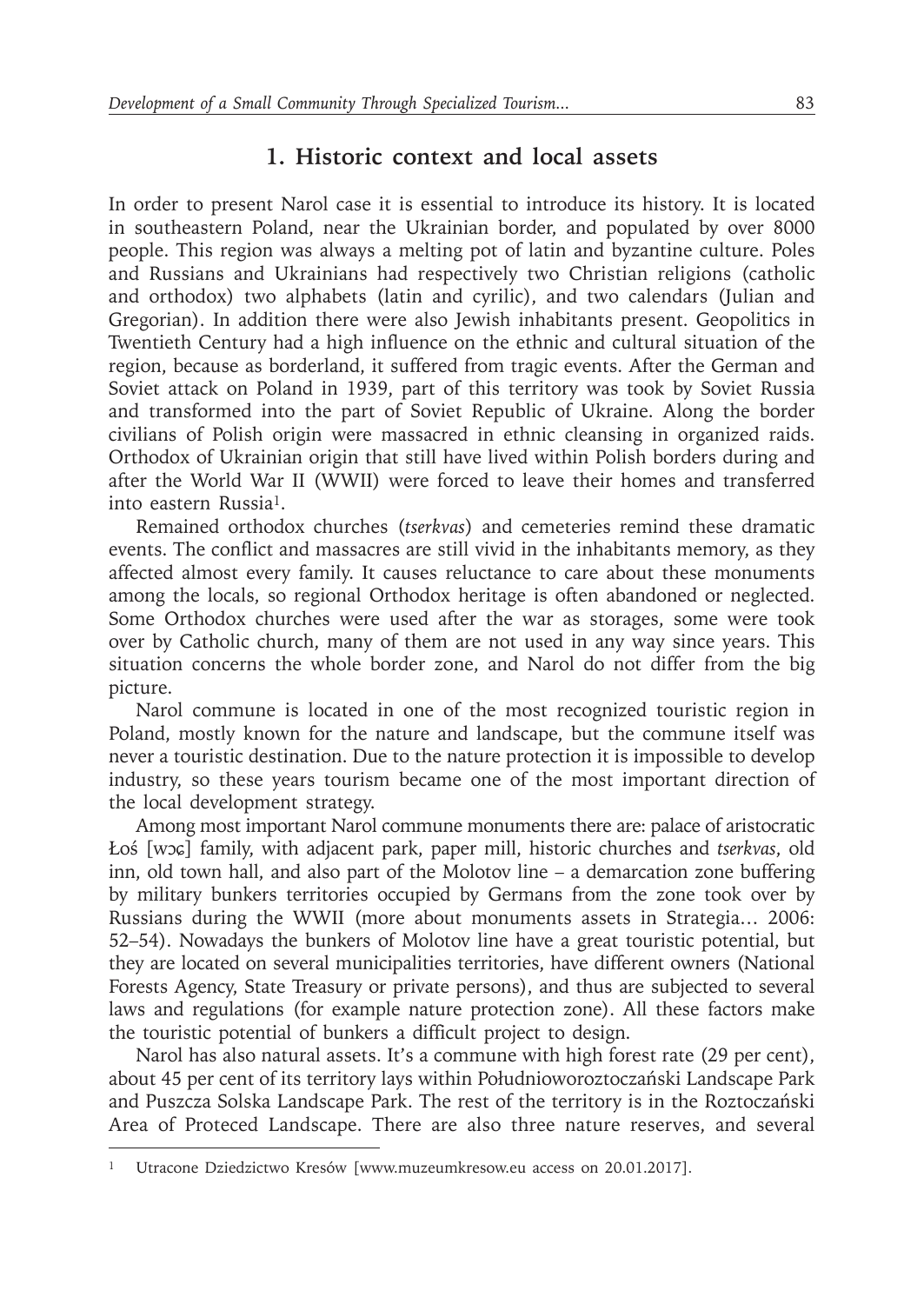pounds. Along with rolling hills of the terrain, it makes these lands appealing. Narol territory has also three tourist trails, bicycle trails and educational paths. It is also located near two recognized holiday villages, Susiec and Horyniec–Zdrój (health resort based on the biggest fango fields in Poland).

An important tourism development agent is the Eastern Cycle Trail *Green Velo*, as its' Podkarpacie section runs also through the Narol community. It is already well marked, has Bikers Service Areas (BSA), with secure bike racks, benches, tables, shelters, litter bins and information boards2. Interesting sites (monuments and nature) are promoted through the *Green Velo* website.

But what detailed direction would be adapted by municipality, to activate the potential, to implement in practice what is usually stated as simply as "tourism development"?

#### **2. Towards specialized tourism**

In an unexpected way, Narol could start activating its touristic potential through the heritage of the aristocratic family of Łoś present there. Narol was once the property of Łoś family. In late Eighteen Century count Felix Anthony Łoś built a great palace with park, where Narol Academy, first school of performance art on Polish territory, was established (with musical school, drama school and theatre). Over two hundred years after, the palace was destroyed during the WWII and remained in very poor condition until late Twentieth Century. Situation had changed, when world class harpsichord player and recognized music professor Władysław Kłosiewicz started the Pro Academia Narolense Foundation and bought the palace in order to renovate it and to create an international master classes art centre. The foundation had started by organizing cycle of concerts in the town church and outdoor, but in 2001 the abandoned and poorly preserved Orthodox church in Narol town was visited by musicians, who identified its excellent acoustics.

Narol municipality, cooperating with the foundation in cultural activities, decided to acquire the ownership of the building, that was a property of the District of Lubaczów at the time. The idea was to transform the *tserkva* into a cultural centre. First concerts took place in the ruined building, but in 2006, the commune became a formal owner of the *tserkva*, and was able to apply for the European Regional Development Fund in order to restore it. The project goal was the protection of the building, its mural paintings and the adaptation of the *tserkva* for the new function – the Concert and Exhibition Centre of the Narol Community. On the other hand, the renovation of the *tserkva* for the new function was not an isolated action. It was one of the tasks planned in the Narol strategy within the priority of *Culture and Cultural heritage* (Strategia… 2006: 67). As such, it was planned also to reinforce the infrastructure for cultural events, for more effective municipality promotion. Later on, the development of cultural, mostly musical events as a distinctive feature for Narol, was adopted as a crucial part of the Narol brand development strategy.

<sup>2</sup> *Green Velo*, czyli zaproszenie do podróży [www.greenvelo.pl access on 26.01.2017].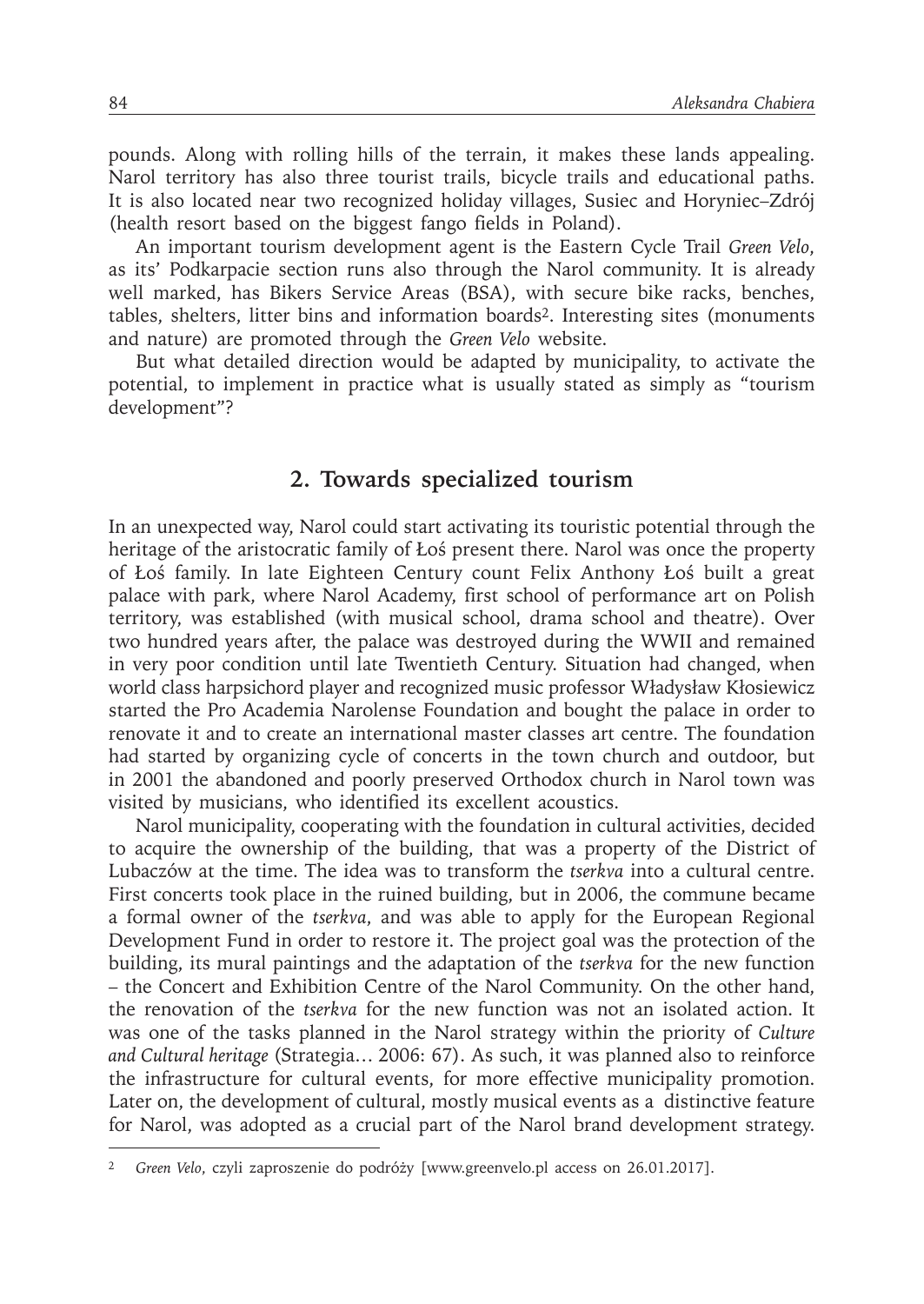Targeted group of tourists was actively interested in music (Strategia marki… 2010: 18–21).

The renovation works had started in 2008, and in 2011 inauguration took place. The interiors were preserved in a way to show the history of the building: only the chorus paintings were completely renovated, other parts of walls show the scale of destruction (the roofing is visible, the paintings protected against further deterioration, but with losses and modern vandal graffiti preserved). The exterior walls were renovated, the air conditioning for paintings preservation, new floor, movable scene, and multimedia equipment were installed.

The Concert and Exhibition Centre is managed by the Municipal Cultural Centre (municipal organizational entity), that organizes cultural activities, some being now on a higher than local level. The most recognized is Narol.Arte Festival, present in the calendars of classic/folk/jazz music enthousiasts since 2008, gathering recognized artists from around the world and about one thousand guests every year3. Not only music is present during the main events. Other performance arts (theatres, dance groups), and also painters, sculpture artists or photographers are being invited. Before the Centre had started its activities, only a small group of music lovers participated in these events. Moreover, multiple local events take place there: about 10 cultural events yearly (some being performed by local youth amateur groups run by Municipal Cultural Centre), attracting from 50 to 250 guests each<sup>4</sup>. The activating impact on inhabitants is obvious. Locals have easier access to higher culture and they benefit from cultural activities for children and youth.

During the renovation, respectively in 2010, Narol municipality started the project of tourism economy development through revitalization of the town centre. The main market place, the old church, the town hall and their surroundings were completely renovated. The works within the market place zone consisted on renovation of the town hall, installation of new benches, bicycle racks, bins, flagpoles, information boards, fountain and other small architecture constructions. The streets were repaired, parking space provided free of charge, greenery was planted, surveillance cameras installed. The Eighteenth/Nineteenth-Century church and its surroundings were renovated. The ruined school from Eighteenth/Nineteenth Century was restored and surrounded by greenery, and also got a new function of public multimedia library. These activities are planned strictly for inhabitants needs – new path for Narol and the revitalization are not only for the tourism purposes, the goal is to improve the quality of life in the community.

The municipality had also started the cooperation with neighboring community of Zwierzyniec (a recognized tourist destination) in a Local Activity Group, concentrated among others on the tourist development, common tourist services and offers promotion. Tourist guide is available online<sup>5</sup>, along with presentation of hiking, biking or cultural trails. Both communities planned and implemented two projects (since 2009 to 2013),

<sup>&</sup>lt;sup>3</sup> Data acquired from the Municipal Cultural Centre in Narol, non published.

<sup>4</sup> Ibidem.

<sup>5</sup> Turystyczne bramy Roztocza. Narol – Zwierzyniec. Przewodnik turystyczny [http://www.bramyroztocza.pl/static/download/przewodnik03.pdf, access on 23.01.2017].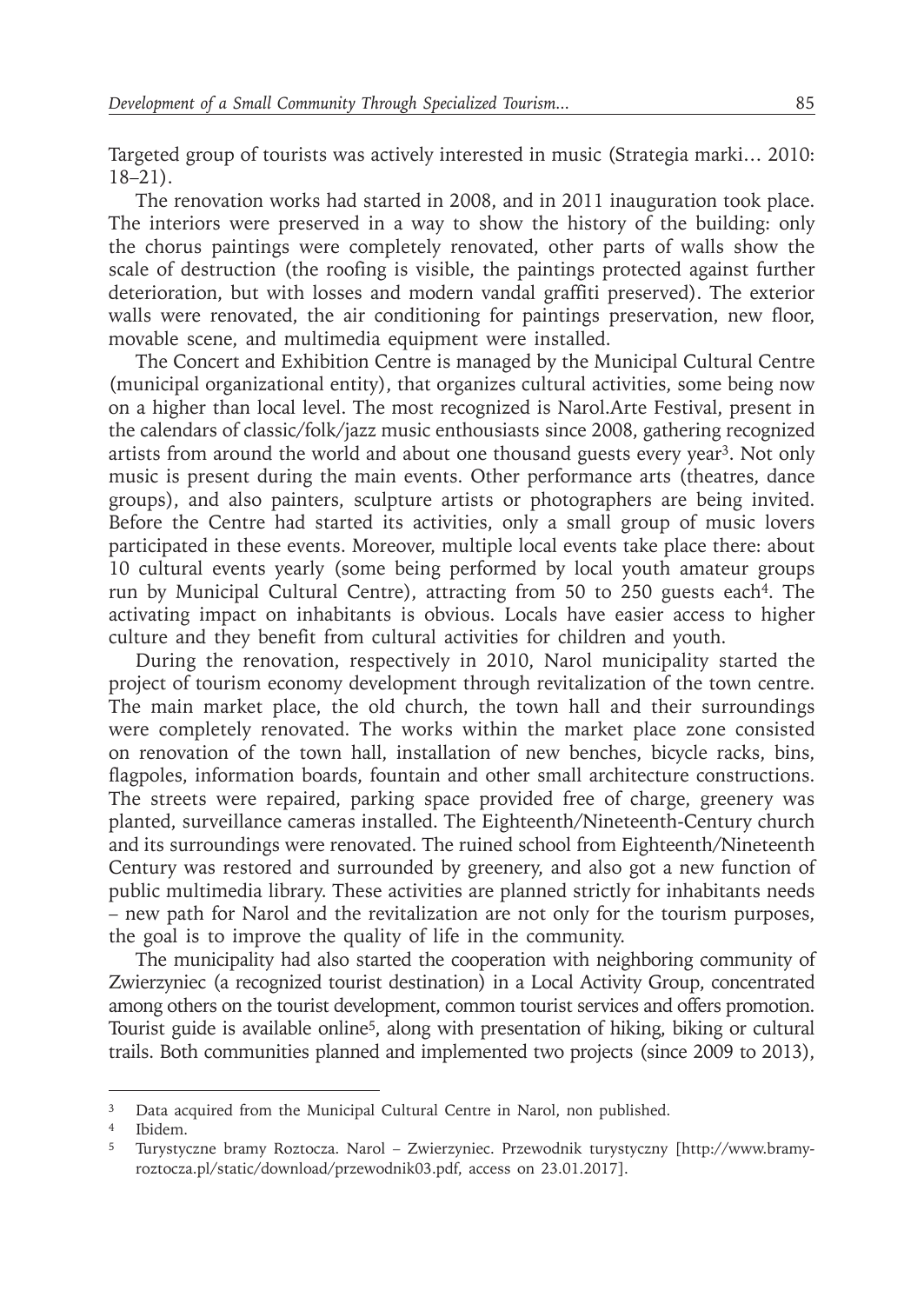based on the strategy of the long term cooperation in order to create a common tourist products, common investments (for example development of tourist trails), and common promotion (Strategia długoterminowej współpracy… 2010: 87–93).

#### **3. Social and economic impact**

All these activities influenced in two ways on the society of the Narol community: in social change and in economic growth by activation of the development process.

Social change is visible through the approach of inhabitants towards the unwanted heritage. For the first time since many years, the Narol *tserkva* was not only recognized by the community, but also got the important role in everyday life. Its value since now is not only the reminder of sad memories, but it is a place where people meet and participate together in several cultural activities taking place every year. Concert and Exhibition Centre welcomes seven regular cultural events a year, some of rather local character with about 50 participants, some on the international level, with even around 1000 participants<sup>6</sup>. This happens in a small town, far from airport or highway. Inhabitants started to remark that even the hard part of their history remains still theirs. And that heritage can also affect other parts of community life. The town was renovated, the municipality started a very visible policy on touristic development, the tourists come and – through high culture – affect the community. Tourists coming to Narol are characteristic as having a specified goal – music. They do not stay for long, participate in events, sleep over night and eat and that's about all. But community now realizes, that they would come back (for example next year for the next festivals) and new propositions could attract more of their attention – and increase the economy7.

Also, the number of people interested in a monument visit highly increased. Before the renovation, the *tserkva* was visited by just few persons a year and one had to know that the key to the site can be only obtained in a town hall (additionally the town hall employee had to be able to accompany an interested tourist). After the restoration of the site and its promotion implementation, people started to hear about the *tserkva* existence. Ten organized groups of twenty five to forty persons, about twenty smaller groups of five to ten persons and about forty visits of individual tourists may seem not much, but this is an enormous change for the site<sup>8</sup>. The *tserkva* renovation project had also some measurable impacts. Six workplaces were created, promotion campaigns reached to about 175,000 people, about 200 tourists used the reservation and cultural information systems<sup>9</sup>.

Another and a very tangible result of Narol development activities is economic growth visible in statistics. One can observe it by the serious change in registered nights

<sup>&</sup>lt;sup>6</sup> Data acquired from the Municipal Cultural Centre in Narol, non-published.

<sup>7</sup> Personal interview with the Director of the Municipal Cultural Centre revealed the change of inhabitants approach towards the *tserkva.*

<sup>&</sup>lt;sup>8</sup> Data acquired from the Municipal Cultural Centre in Narol, non-published.

<sup>&</sup>lt;sup>9</sup> Data acquired from the Narol authorities, non-published reports.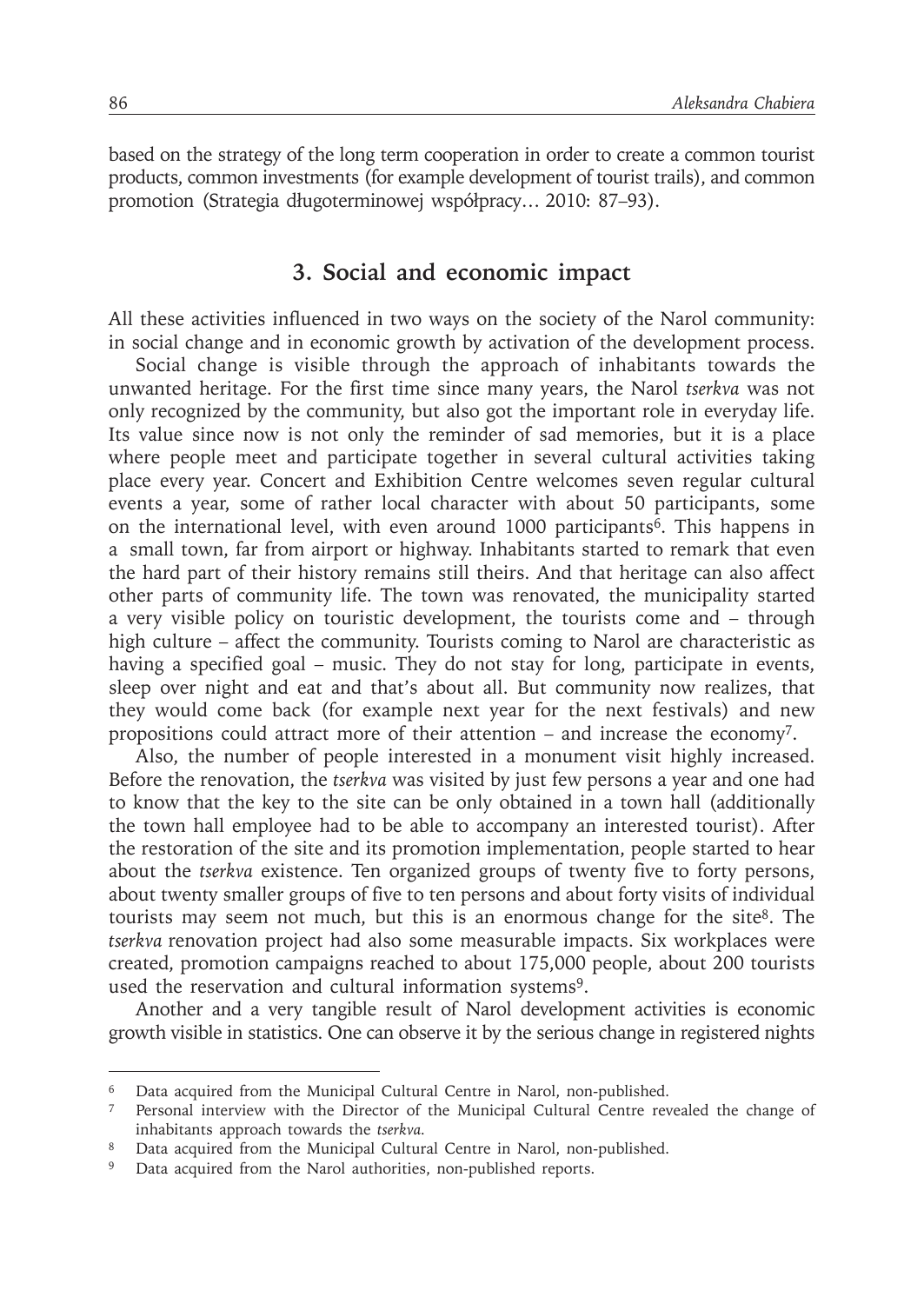spent level. It was constantly but not enormously growing from 2004, when hotels and B&B in Narol had 556 registered accommodations for 211 persons to 2009 with 2877 accommodations for 793 persons (what is being linked among others with concerts and master classes run by the Pro Academia Narolense Foundation)10. But it changed after the Concert and exhibition Centre inauguration. Number of accommodations served in 2013 is 4563 for 811 persons and this is an enormous change for Narol<sup>11</sup>.

When comparing the municipality revenues, the growth is also observed. In 2008, the commune income was PLN 202 307 000, and in 2013 – PLN 309 394 000 (Cierpiał-Wolan 2009: 273; Cierpiał-Wolan 2013: 281). This is an important increase, and even if it cannot be linked exclusively to the tourism development projects, the registered considerable growth of tourists number seems an agent of such increase.

In 2008, expenditure for the culture and cultural heritage protection was on the level of PLN 411,000, when in 2013 it was about PLN 6,700,100 (Cierpiał-Wolan 2009: 297; Cierpiał-Wolan 2013: 300). Connected with projects cofounding, these amounts show a great difference in the authorities approach to the expenditures for the cultural heritage, now being understood as profitable investments.

## **4. Still to do – recommendation for Narol**

What Narol lacks, and what also provokes leakage is the tourism infrastructure – there are not many hotels or B&B nor many bars or restaurants, the roads are in great part in rather bad condition. Food providing services might also be an important feature for Narol brand. Roztocze has a distinctive traditional cuisine, also recognized as ecological and slowfood (lack of industry and nature protection), so local products are worth being introduced into the market.

Narol participates in production of only one product inscribed on the Ministry List of Traditional Products – the honey from Lubaczów (Podkarpackie is the voivodeship with the highest number of products on the list, but the neighborhood of Narol is obviously underrepresented, despite the potential). *Galicya*, the traditional water manufacturer based in Narol is a member of the cluster *Podkarpackie Smaki* (Tastes of Podkarpackie), promoting and developing the local cuisine. And that's about it. Traditional cold meats, farinaceous foods, oils, jams, pickles, or cordials and liquors are present there, but it is hard to buy or taste them in restaurants (at some point these products and meals are available for agrotourism guests). Some activities promoting these products can be seen during yearly events: Narol May Picnic (with the liquor tournament) and Imperial Royal Galicya Fair with culinary competition, when producers and associations like Rural Housewives Association,

<sup>10</sup> Data acquired from Local Data Bank website [http://stat.gov.pl/bdlen access on 8.01.2015].

<sup>&</sup>lt;sup>11</sup> The choice of the years to compare (2009 and 2013) is based on the crucial points in time of the cultural tourism development in Narol – 2009 was the second year of the Narol.Arte Festival; 2013 – two years after the inauguration of the Concert and Exhibition Centre in *tserkva* – first year may be not representative, as from one point of view it's not so known yet, and from another – such event usually has a huge political support; from both sides the numbers may not be representative, so the author decided to show data of later year.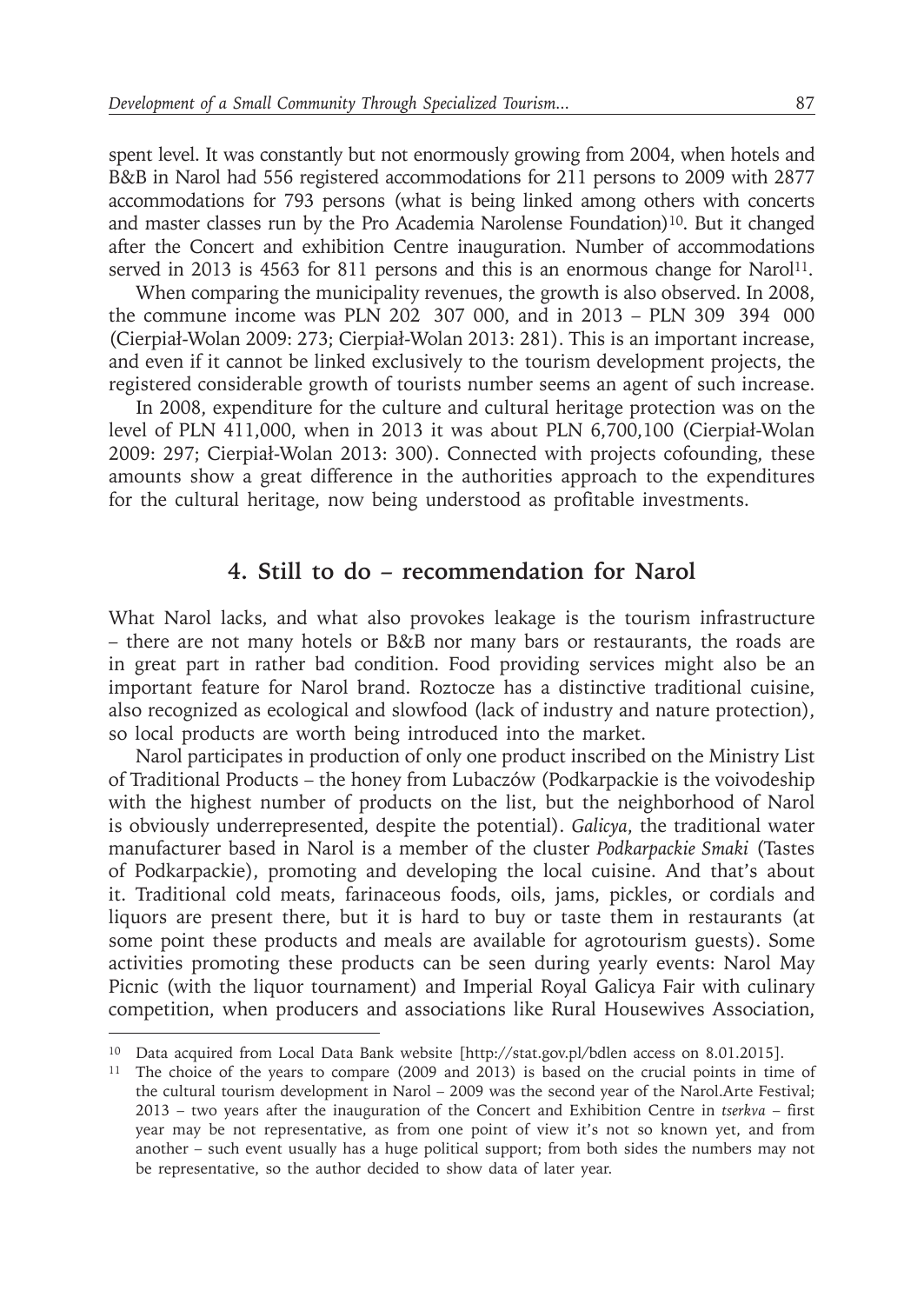present and sell traditional food (Dominik 2016: 67). But this is not enough, and considering small scale of such production, municipality should consider support for appropriate entrepreneurship and certification.

Cuisine and local products role in tourism is constantly increasing, and it is not really important, what kind of tourism is in question. Every tourist eat and drink, but also more and more of them consider tasting typical, local food and buying local products as important aspects of travelling (*Apetyt…* 2013: 3). We are now observing this attitude change, so there are still many potentials to develop (and investments to be made). New tourist products and services would limit the leakage and attract more of tourists attention. As Narol concentrates on the cultural tourism, this need is even bigger, as cultural tourists are rather a demanding group (Buczkowska 2014: 45–50).

Example of such potential to activate is the Molotov line bunkers. The military heritage, especially linked with WWII, attracts many tourists in another Polish regions – and not only interested in military monuments, but also in bats observing. Such examples, like Międzyrzecz Fortified Region, Wolf's Lair or Mamerki shelters show, that an important local entrepreneurship can develop around sites like this. The first mentioned site is visited by about 40 thousands tourists yearly<sup>12</sup>.

#### **Summary**

The case of Narol commune is interesting from several points of view. It is rather safe to state, that the development direction of Narol community toward specialized, music tourism, is strictly link to the abandonned *tserkva*, located in the Narol town, and it's being spotted as having potential by musicians co-operating with Pro Academia Narolense Foundation. Its renovation for the new function and cultural events famous worldwide (even if in the limited circles of classic, jazz or folk music fans and professional musicians participating in workshops and concerts), was game-changing for the municipality. The decision to take over the *tserkva's*  ownership, and to search funds for renovation enabled the municipality to create a public space attracting tourists but first of all integrating inhabitants.

Considering the high increase of tourists, incomes and implemented activities in just few years, the Narol case is really an interesting one, showing how specialized tourism can be effective for a small community off the usual tourist trails and mainstream. It also shows, that proper and detailed assessment of local assets is crucial. Some characteristics of these assets could be hidden (*exemplum* great acoustics in the Orthodox church), and present a key factor for the direction municipality might adopt for local development.

Nevertheless, small municipalities should concentrate not only on developing heritage related products, but also on other propositions for tourists. Connecting trigger asset (here: Concert and Exhibition Centre in an unique historic monument, with at least one internationally attractive festival) with other attractions and

<sup>12</sup> Raport – turystyka militarna [http://www.wiadomosciturystyczne.pl/artykuly/artykul/501,0,47,0,raport turystyka militarna.html access on 23.01.2017].